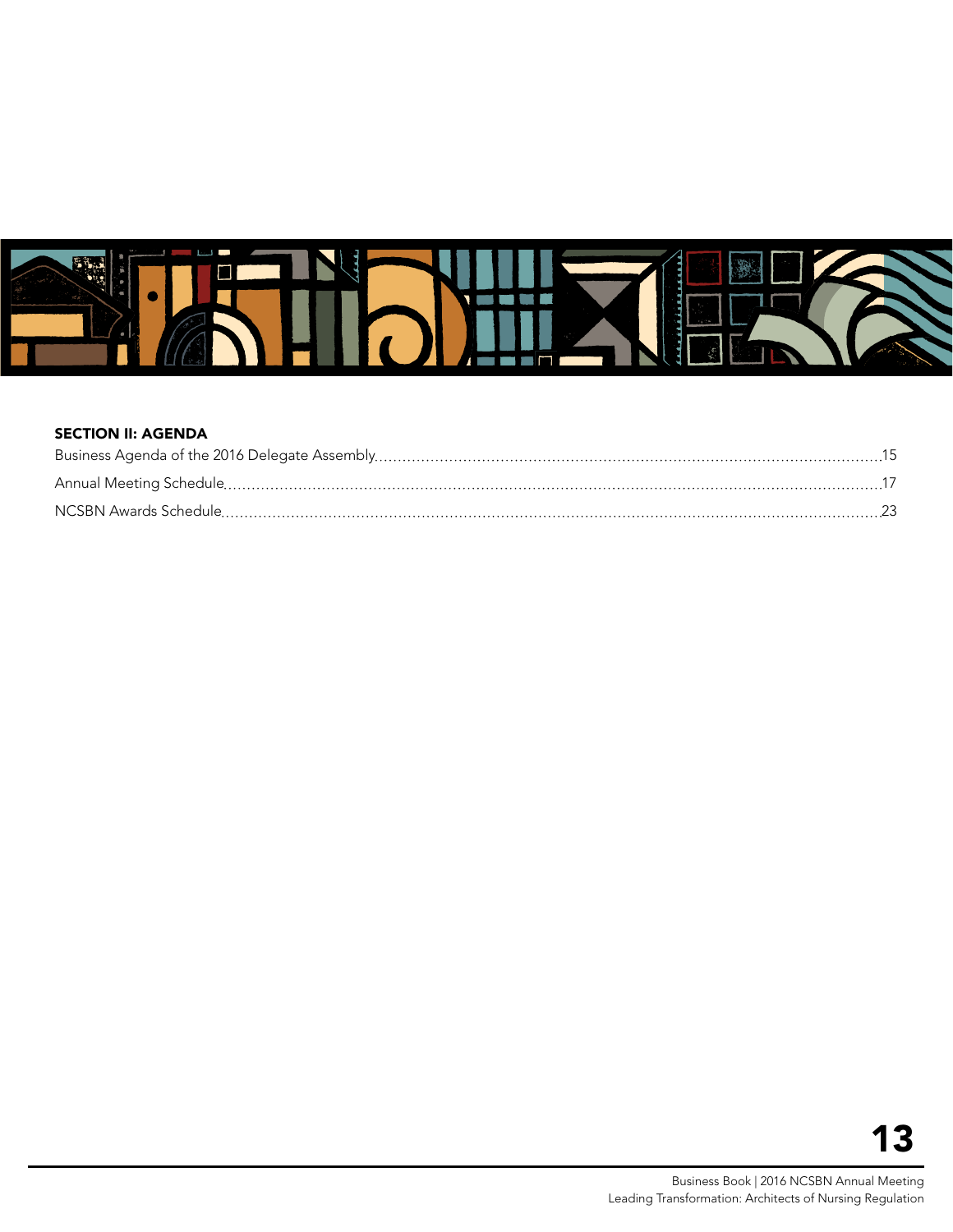# 14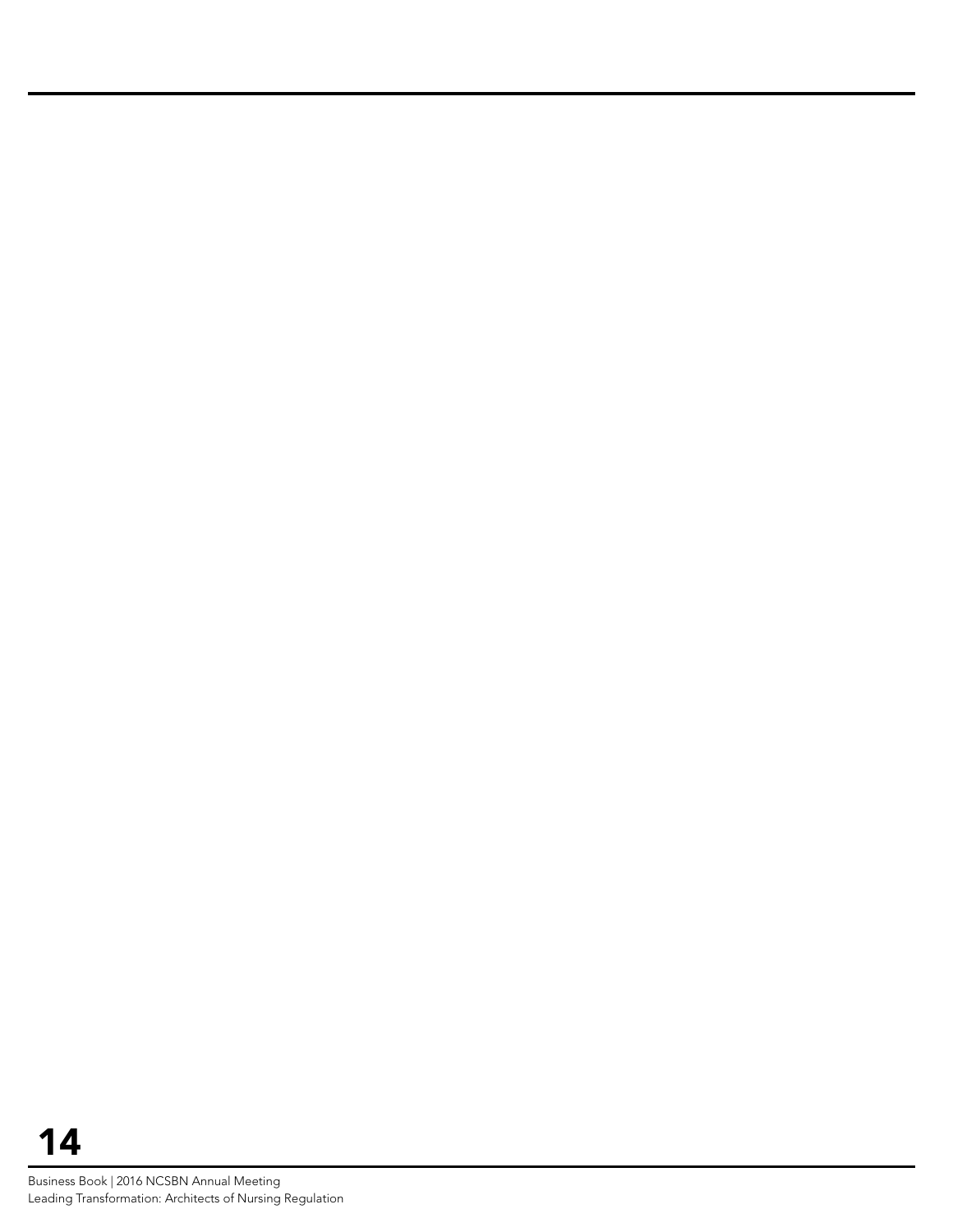# <span id="page-2-0"></span>Business Agenda of the 2016 Delegate Assembly

# Wednesday, Aug. 17, 2016

9:30–11:15 am

# OPENING CEREMONIES

- **Introductions**
- Announcements

# OPENING REPORT

Credentials Report

# ADOPTION OF STANDING RULES

# ADOPTION OF AGENDA

# REPORT OF THE LEADERSHIP SUCCESSION COMMITTEE

- **Presentation of the Slate of Candidates**
- Nominations from Floor
- Approval of the Slate of Candidates

# PRESIDENT'S ADDRESS

# CEO'S ADDRESS

# Thursday, Aug. 18, 2016

8:30–8:45 am

# ELECTIONS

9:45–10:00 am

ELECTION RESULTS

# Friday, Aug. 19, 2016

# 10:30 am–12:00 pm

# BOARD OF DIRECTORS' RECOMMENDATIONS

- Approve the proposed Strategic Initiatives for the years 2017-2019
- Approve proposed amendments to the NCSBN Bylaws
- Approve the Association of New Brunswick Licensed Practical Nurses as an Associate Member of NCSBN
- Approve the Licensed Practical Nurses Registration Board of Prince Edward Island as an Associate Member of NCSBN
- Approve the College of Registered Psychiatric Nurses of British Columbia as an Associate Member of NCSBN

# NCLEX® EXAMINATION COMMITTEE'S RECOMMENDATIONS

■ Adopt the proposed 2017 NCLEX-PN® Test Plan

NEW BUSINESS

CLOSING CEREMONY

ADJOURNMENT

Note: Business conducted during the Delegate Assembly will be continuous, advancing through the agenda as time and discussion permit.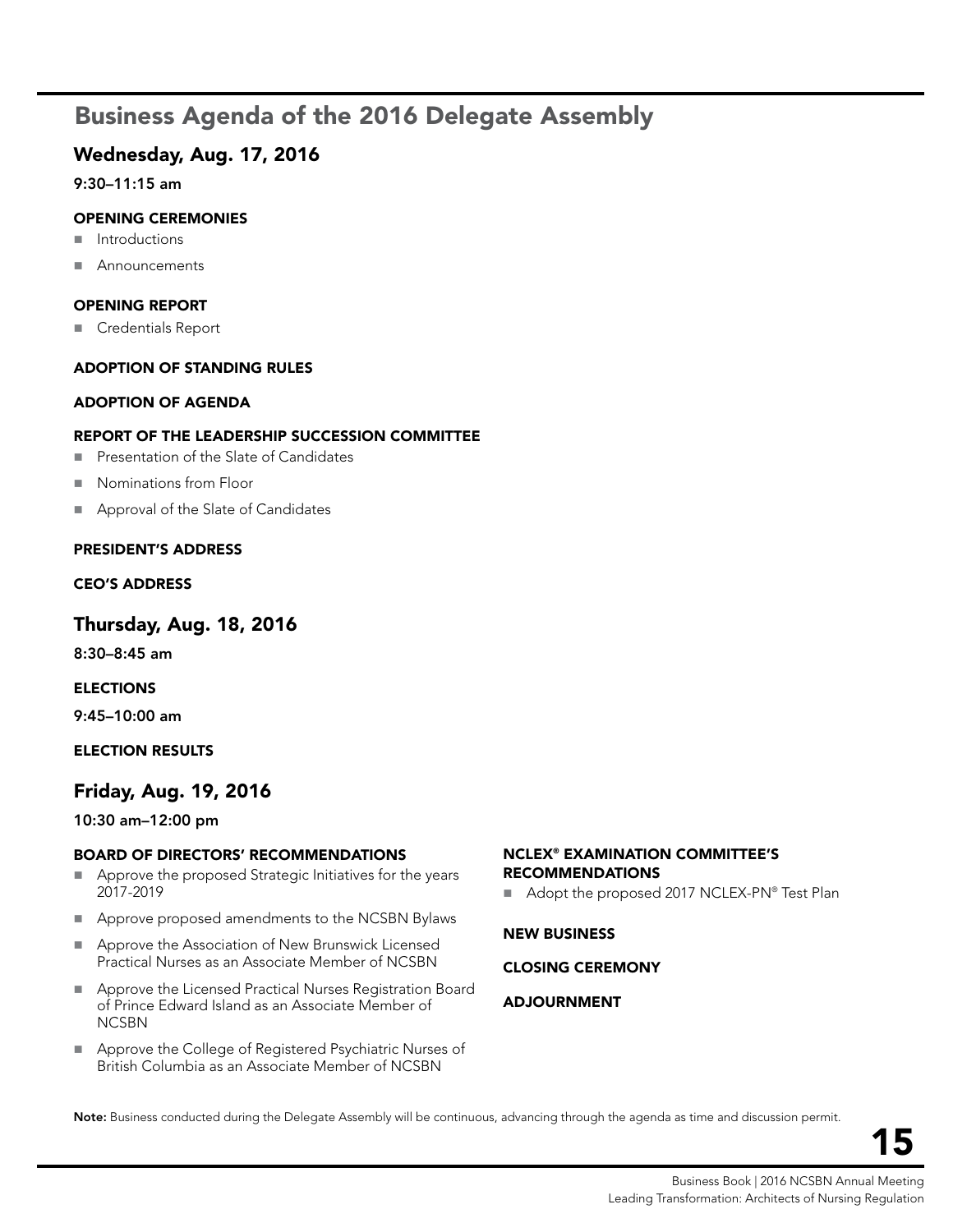# 16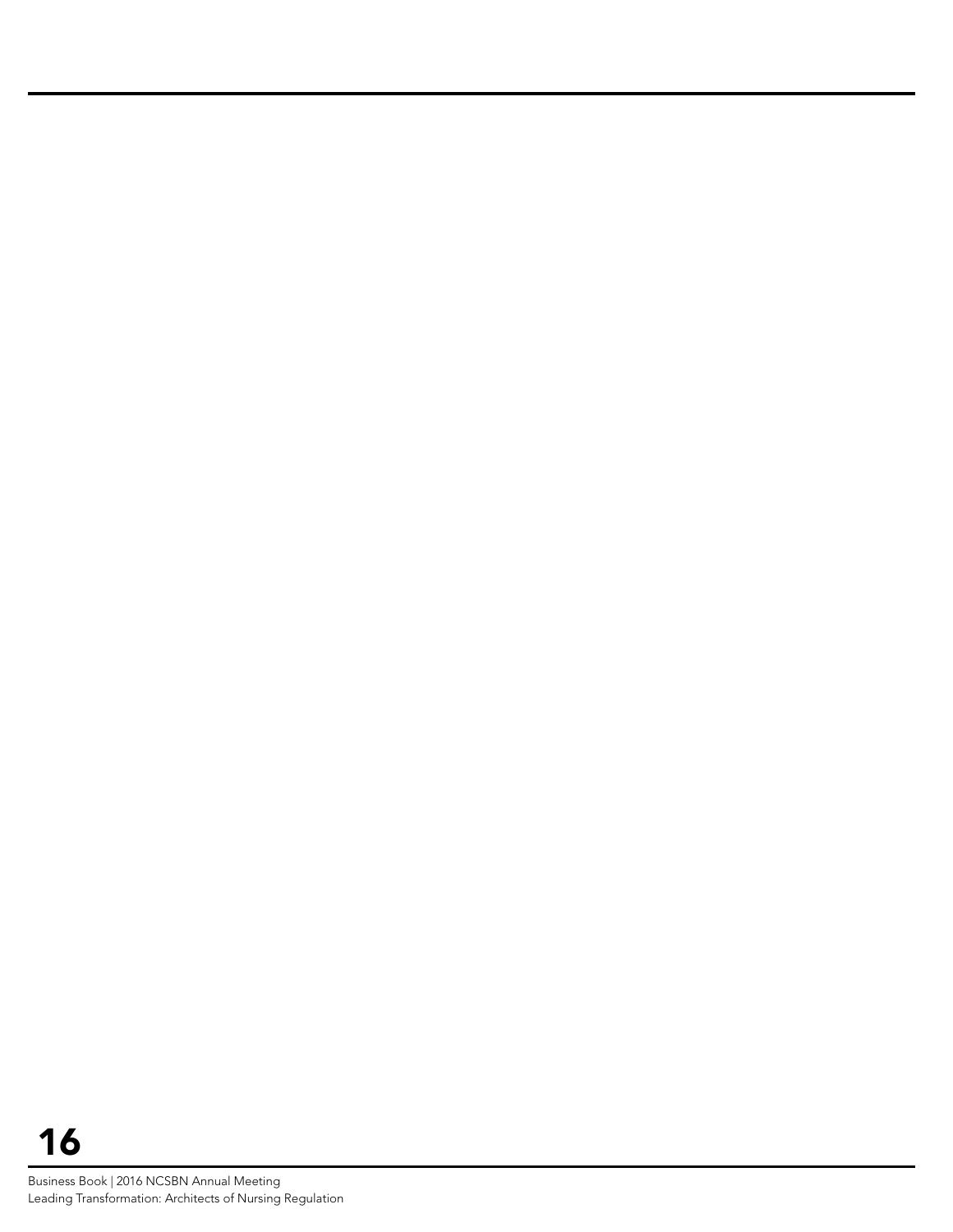# <span id="page-4-0"></span>Annual Meeting Schedule

# TUESDAY, AUG. 16, 2016

| $9:00$ am $-5:00$ pm<br>Chicago Ballroom 9<br>Level 4     | Nurse Licensure Compact Administrators (NLCA) Meeting<br>Open to all attendees.                                                                                                                                                                                                                                                                                                |
|-----------------------------------------------------------|--------------------------------------------------------------------------------------------------------------------------------------------------------------------------------------------------------------------------------------------------------------------------------------------------------------------------------------------------------------------------------|
| $2:00 - 5:30$ pm<br>Chicago Ballroom Promenade<br>Level 4 | <b>Registration Opens</b><br>Visit the registration desk to receive your registration materials and name badge. Name<br>badges must be worn at all times in order to enter the NCSBN Annual Meeting sessions<br>and events.                                                                                                                                                    |
| $4:00 - 5:00$ pm<br>Illinois Boardroom<br>Level 2         | Nominee from the Floor Interviews with the Leadership Succession<br><b>Committee (LSC)</b><br>Any member who intends to be nominated from the floor is required to submit a<br>completed nomination form and must meet with the LSC the day before adoption of the<br>slate of candidates by the Delegate Assembly. Please contact execoffice@ncsbn.org to<br>schedule a time. |
| $6:00 - 8:00$ pm                                          | <b>NCSBN Welcome Reception</b><br>School of the Art Institute of Chicago (SAIC) Ballroom<br>112 S. Michigan Avenue<br>Chicago, IL 60603                                                                                                                                                                                                                                        |
|                                                           | NCSBN welcomes all attendees to the 2016 Annual Meeting. Please join us at the SAIC<br>Ballroom for a networking reception. This is an opportunity to meet your 2016 candidates.                                                                                                                                                                                               |
|                                                           | The reception is open to attendees only. The ballroom is approximately one mile from<br>the hotel. Shuttles will be provided. The first shuttle will depart from the hotel lobby at                                                                                                                                                                                            |

5:45 pm.

[Walking map](https://goo.gl/maps/7xevTsP5nZr)

| WEDNESDAY, AUG. 17, 2016                                 |                                                                                                                                                                                                                |
|----------------------------------------------------------|----------------------------------------------------------------------------------------------------------------------------------------------------------------------------------------------------------------|
| $6:30 - 7:30$ am<br>Mayfair<br>Level 2                   | Tai Chi<br>Align your body and mind with morning tai chi.                                                                                                                                                      |
|                                                          | The maximum participant count is 30 people.                                                                                                                                                                    |
|                                                          | The class is for registered attendees only. All participants will be required to sign a<br>one-time waiver acknowledging participation is at their own risk.                                                   |
| 7:30 am-5:00 pm<br>Chicago Ballroom Promenade<br>Level 4 | Registration<br>Visit the registration desk to receive your registration materials and name badge. Name<br>badges must be worn at all times in order to enter the NCSBN Annual Meeting sessions<br>and events. |
| $7:30 - 9:00$ am<br>Chicago Ballroom 10<br>Level 4       | <b>Continental Breakfast</b>                                                                                                                                                                                   |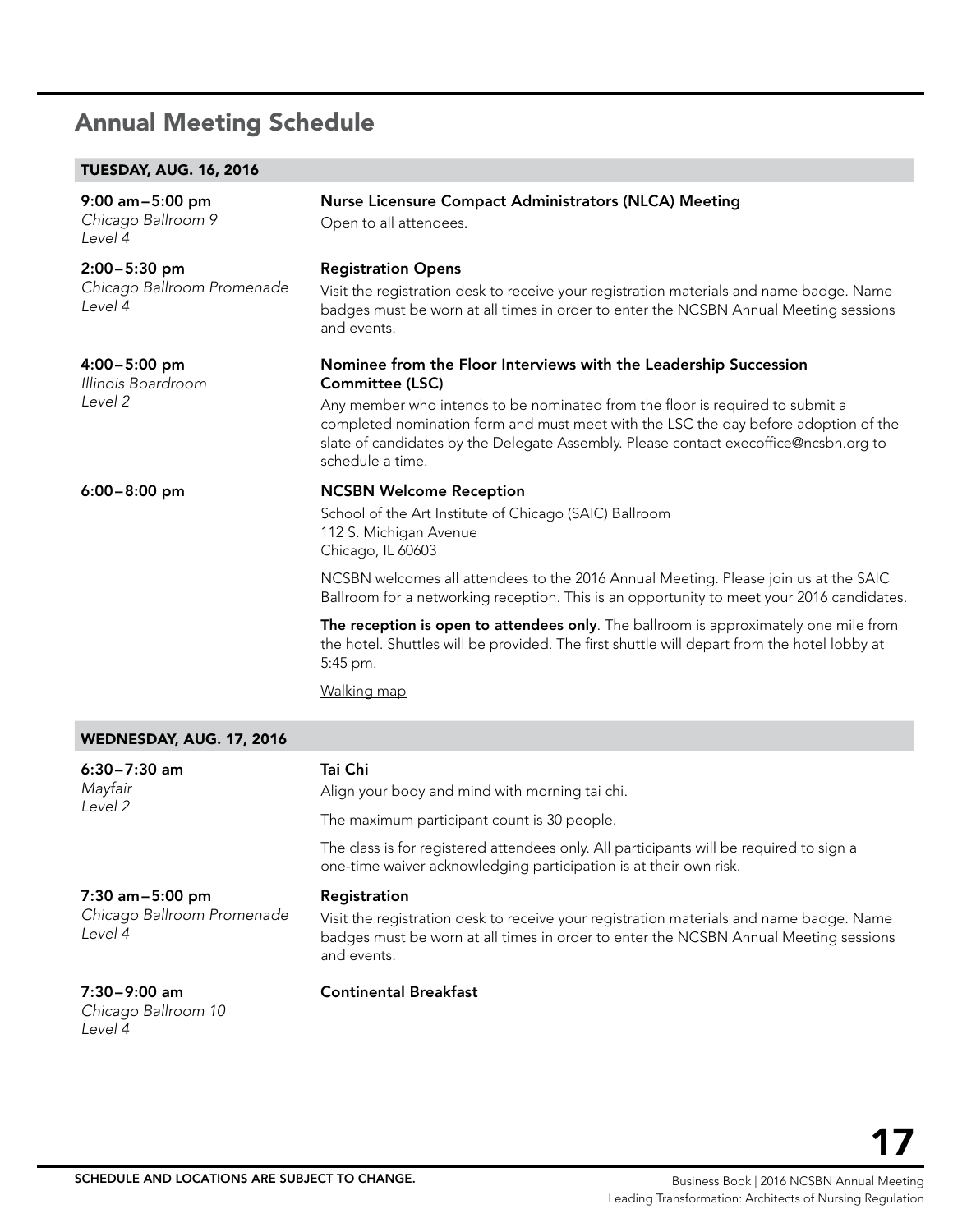7:30–9:30 am *Chicago Ballroom 10 Level 4*

#### 7:45 –8:00 am *Chicago Ballroom 6-7 Level 4*

8:00–9:00 am *Chicago Ballroom 9 Level 4*

# 9:30–10:30 am

*Chicago Ballroom 6-7 Level 4*

# Organization Exchange

The Organization Exchange is an invitation-only program that allows external organizations to exhibit and interact with NCSBN members one-on-one. All prearranged attendee organization meetings should be held at this time.

# Resolutions Committee Meeting

Open to Resolutions Committee members only.

# Delegate Orientation

Open to all attendees.

# Delegate Assembly: Opening Ceremony

- **Dening Ceremony**
- Welcome Address
	- **Introductions**
	- **Announcements**
- Opening Reports
	- Credentials
	- **Adoption of the Standing Rules**
- Adoption of Agenda
- Report of the LSC
	- Presentation of the 2016 Slate of Candidates
	- Nominations from Floor
	- **Approval of the 2016 Slate of Candidates**

# Organization Exchange Break

# President's Address

*Shirley Brekken, MS, RN President, NCSBN Board of Directors Executive Director, Minnesota Board of Nursing*

# CEO's Address

*David C. Benton, RGN, PhD, FFNF, FRCN, FAAN CEO, NCSBN*

10:45–11:00 am *Chicago Ballroom 6-7 Level 4*

#### 11:00–11:15 am *Chicago Ballroom 6-7 Level 4*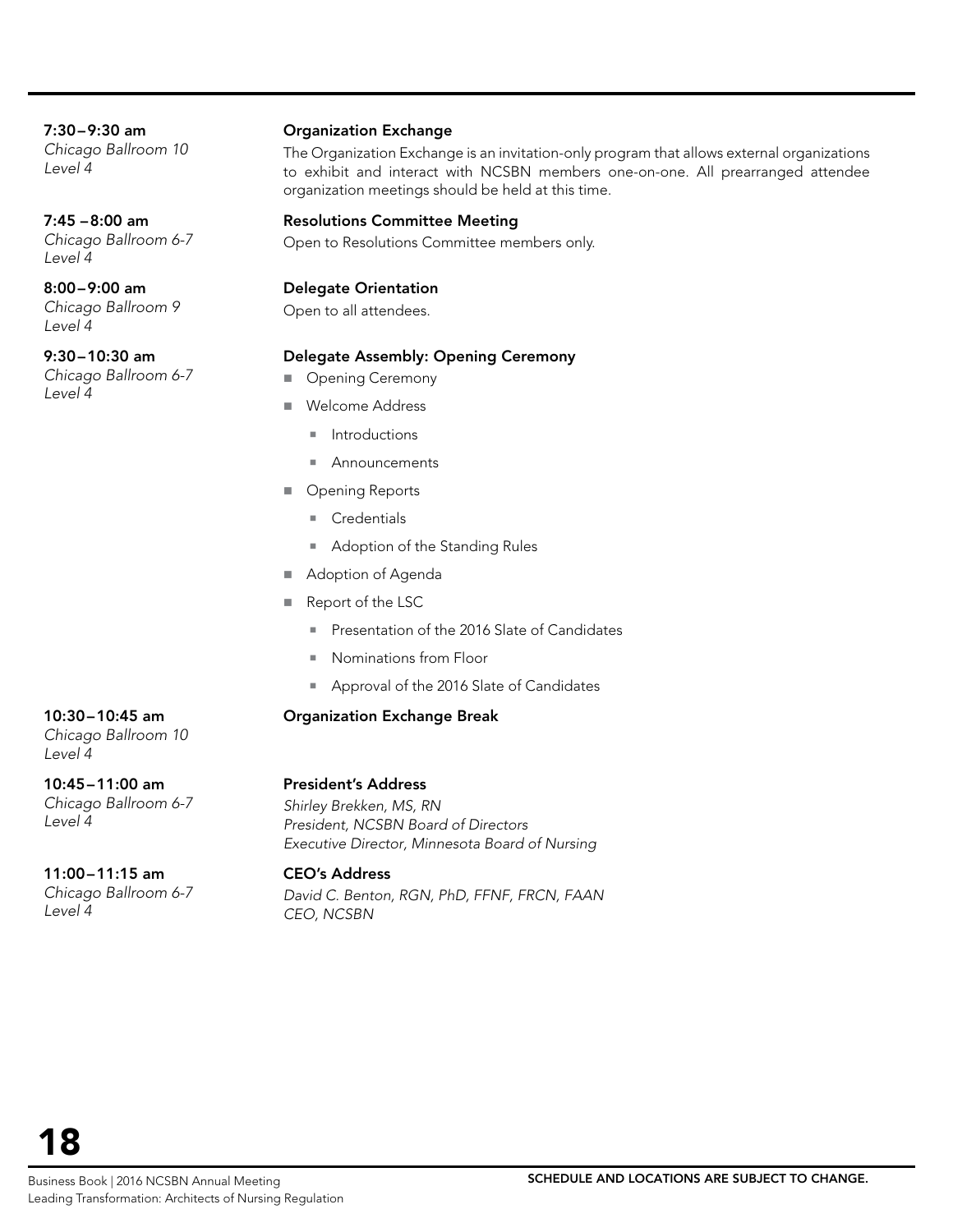#### 11:15am–12:30 pm

*Chicago Ballroom 6-7 Level 4*

12:30–1:30 pm *Riverwalk B, Level 1*

1:30–2:45 pm *Chicago Ballroom 6-7*

2:45–3:00 pm *Chicago Ballroom 10*

3:00–5:00 pm *Chicago Ballroom 6-7*

*Level 4*

*Level 4*

*Level 4*

#### Keynote: What is a Risk-based Regulator, and Would You Like to be One?

*Malcolm K. Sparrow, PhD, MA, MPA Professor of the Practice of Public Management, John F. Kennedy School of Government, Harvard University* 

Sparrow is faculty chair of the Executive Programs on Strategic Management of Regulatory and Enforcement Agencies. A mathematician by training, he joined the British Police Service in 1977, serving for 10 years and rising to the rank of detective chief inspector. At that rank he headed the Kent County Constabulary Fraud Squad. He has also conducted internal affairs investigations, commanded a tactical firearms unit, and had extensive experience of criminal investigation and general police management. His current research interests relate to the risk-control functions of government, and to the special managerial challenges which confront agencies of social regulation and law enforcement. In this work he has focused particularly on the fields of policing, environmental protection, tax administration, customs, occupational safety and health, fraud control, corruption control; and has developed new models of performance measurement, information management and analysis needed to support effective risk-control operations.

#### Lunch

#### Candidate Forum

*Tony Graham Chair, NCSBN LSC Board Staff, North Carolina Board of Nursing* 

Support NCSBN and your fellow NCSBN members. Come to the Candidate Forum to hear from the nominees for NCSBN elected office positions.

# Organization Exchange Break

# Committee Forums

#### Finance Committee

*Julia George, MSN, RN, FRE Treasurer, NCSBN Board of Directors Executive Director, North Carolina Board of Nursing*

#### NCLEX® Examination Committee

*Janice Hooper, PhD, RN Chair, NCLEX Examination Committee Board Staff, Texas Board of Nursing*

# Bylaws Committee

*Mark Majek, MA, PHR, SHRM-CP Chair, NCSBN Bylaws Committee Board Staff, Texas Board of Nursing*

#### Simulation Guidelines Update

*Nathan Goldman, JD Director-at-Large, NCSBN Board of Directors General Counsel, Kentucky Board of Nursing*

Strategic Plan Update *Shirley Brekken*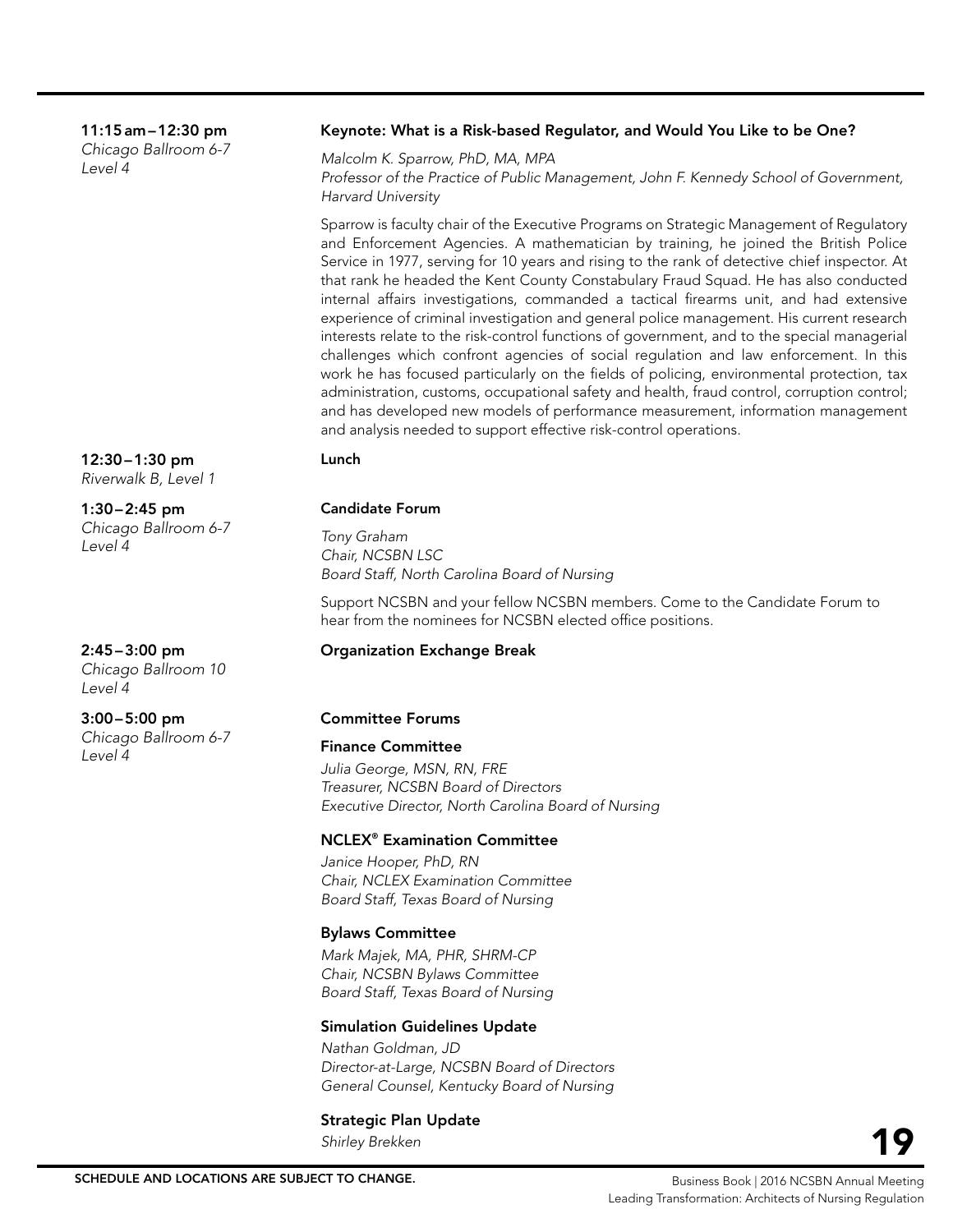| $3:00 - 5:30$ pm<br>Illinois Boardroom<br>Level 2        | <b>Parliamentarian Office Hours</b><br>Take this opportunity to ask the parliamentarian questions and/or submit resolutions.<br>Resolutions must be submitted by 3:30 pm on Thursday, Aug. 18.                                      |
|----------------------------------------------------------|-------------------------------------------------------------------------------------------------------------------------------------------------------------------------------------------------------------------------------------|
| THURSDAY, AUG. 18, 2016                                  |                                                                                                                                                                                                                                     |
| $6:30 - 7:30$ am                                         | <b>Bust a Move Zumba</b>                                                                                                                                                                                                            |
| Huron                                                    | Start your day with dance moves at a Zumba class.                                                                                                                                                                                   |
| Level 2                                                  | The maximum participant count is 30 people.                                                                                                                                                                                         |
|                                                          | The class is for registered attendees only. All participants will be required to sign a one-<br>time waiver acknowledging participation is at their own risk.                                                                       |
| 7:30 am-3:30 pm<br>Chicago Ballroom Promenade<br>Level 4 | Registration                                                                                                                                                                                                                        |
| $7:30 - 8:30$ am<br>Chicago Ballroom 10<br>Level 4       | <b>Continental Breakfast</b>                                                                                                                                                                                                        |
| $7:30 - 8:30$ am<br>Chicago Ballroom 10<br>Level 4       | <b>Organization Exchange</b>                                                                                                                                                                                                        |
| $8:30 - 8:45$ am                                         | <b>Delegate Assembly: Elections</b>                                                                                                                                                                                                 |
| Chicago Ballroom 6-7<br>Level 4                          | Delegates will participate in electronic voting.                                                                                                                                                                                    |
| $8:45-9:45$ am                                           | <b>Regulatory Aspects of Prescription Drug Abuse</b>                                                                                                                                                                                |
| Chicago Ballroom 6-7<br>Level 4                          | Colleen Labelle, MSN, RN-BC, CARN<br>Board Member, Massachusetts Board of Registration in Nursing                                                                                                                                   |
| $9:45 - 10:00$ am<br>Chicago Ballroom 6-7<br>Level 4     | <b>Delegate Assemby: Election Results</b>                                                                                                                                                                                           |
| 10:00-10:30 am<br>Chicago Ballroom 10<br>Level 4         | <b>Organization Exchange Break</b>                                                                                                                                                                                                  |
| 10:30-11:15 am                                           | The Regulatory Implications of the Global Strategy on Human Resources for Health                                                                                                                                                    |
| Chicago Ballroom 6-7<br>Level 4                          | Jim Campbell<br>Executive Director, Global Health Workforce Alliance, (GHWA) and Director of the Health<br>Workforce Department, World Health Organization (WHO)                                                                    |
| 11:15 am-12:00 pm<br>Chicago Ballroom 6-7<br>Level 4     | What's on Your Mind About Nursing Regulation Today?<br>Join the NCSBN Board of Directors for an interactive session about your concerns and<br>insights on nursing regulation. We will use the Social Q&A website for this session. |
|                                                          | Executive Officer Recognition Awards will be presented during this session.                                                                                                                                                         |
|                                                          |                                                                                                                                                                                                                                     |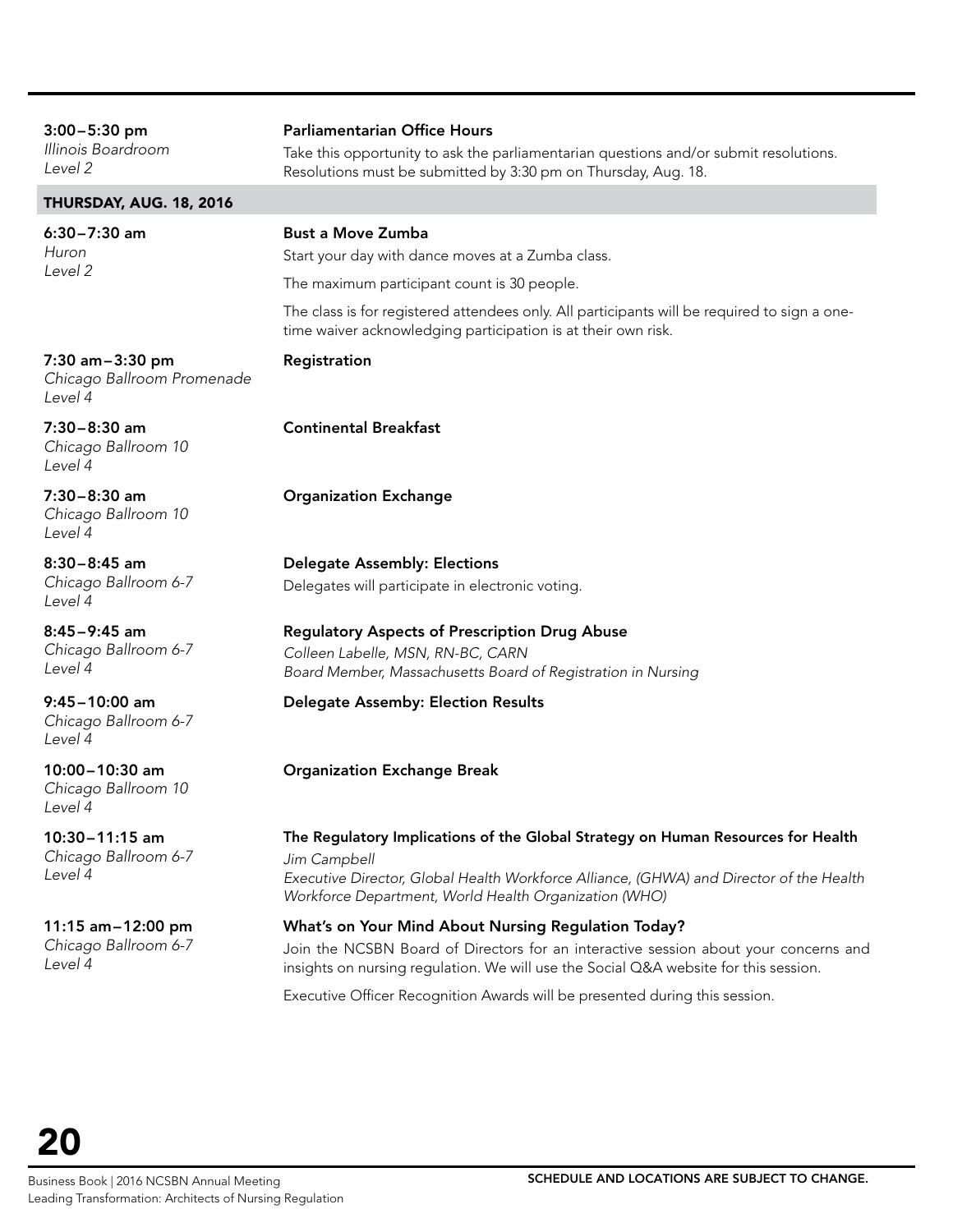| $12:00 - 3:30$ pm                                         | <b>Knowledge Network Lunches</b><br>NCSBN Knowledge Networks are brainstorming discussions regarding regulatory trends<br>and issues.                                                                                                                                                                                                                                                                                                                                                                                                                                                                                                                                                                                                                               |
|-----------------------------------------------------------|---------------------------------------------------------------------------------------------------------------------------------------------------------------------------------------------------------------------------------------------------------------------------------------------------------------------------------------------------------------------------------------------------------------------------------------------------------------------------------------------------------------------------------------------------------------------------------------------------------------------------------------------------------------------------------------------------------------------------------------------------------------------|
|                                                           | Choose from the following options:                                                                                                                                                                                                                                                                                                                                                                                                                                                                                                                                                                                                                                                                                                                                  |
| Huron, Level 2                                            | <b>Consumer Member Network</b><br><b>I</b><br>Open to consumer/public members who serve on a board of nursing only.                                                                                                                                                                                                                                                                                                                                                                                                                                                                                                                                                                                                                                                 |
| Michigan AB, Level 2                                      | <b>NCSBN Executive Officers</b><br>a.<br>Open to NCSBN Executive Officers only.                                                                                                                                                                                                                                                                                                                                                                                                                                                                                                                                                                                                                                                                                     |
| Mayfair Room, Level 2                                     | NCSBN Board Presidents<br>Open to NCSBN Board Presidents only.                                                                                                                                                                                                                                                                                                                                                                                                                                                                                                                                                                                                                                                                                                      |
| Sheraton Ballroom 1-2<br>Level 4                          | <b>Regulatory Network</b><br>$\mathcal{L}_{\mathcal{A}}$<br>Open to all attendees.                                                                                                                                                                                                                                                                                                                                                                                                                                                                                                                                                                                                                                                                                  |
| $2:00 - 3:30$ pm<br>Illinois Boardroom                    | <b>Parliamentarian Office Hours</b><br>Take this opportunity to ask the parliamentarian questions and/or submit resolutions.<br>Resolutions must be submitted by 3:30 pm on Thursday, Aug. 18.                                                                                                                                                                                                                                                                                                                                                                                                                                                                                                                                                                      |
| $3:30 - 4:30$ pm<br>Illinois Boardroom                    | <b>Resolutions Committee Meeting</b><br>Open to Resolutions Committee members only.                                                                                                                                                                                                                                                                                                                                                                                                                                                                                                                                                                                                                                                                                 |
| $6:00 - 6:30$ pm<br>Chicago Ballroom Promenade<br>Level 4 | <b>Awards Reception</b><br><b>Evening Cocktail Attire</b>                                                                                                                                                                                                                                                                                                                                                                                                                                                                                                                                                                                                                                                                                                           |
| $6:30 - 9:00$ pm<br>Sheraton Ballroom 4-5<br>Level 4      | <b>Awards Ceremony followed by Dinner</b><br><b>Evening Cocktail Attire</b>                                                                                                                                                                                                                                                                                                                                                                                                                                                                                                                                                                                                                                                                                         |
| <b>FRIDAY, AUG. 19, 2016</b>                              |                                                                                                                                                                                                                                                                                                                                                                                                                                                                                                                                                                                                                                                                                                                                                                     |
| $8:00 - 9:00$ am<br>Chicago Ballroom 10<br>Level 4        | <b>Pearson VUE Sponsored Breakfast</b>                                                                                                                                                                                                                                                                                                                                                                                                                                                                                                                                                                                                                                                                                                                              |
| $9:00 - 10:00$ am<br>Chicago Ballroom 6-7<br>Level 4      | <b>Turning Crisis into Opportunity</b><br>Alan Hobson<br>Mt. Everest Summiteer and Cancer Survivor                                                                                                                                                                                                                                                                                                                                                                                                                                                                                                                                                                                                                                                                  |
|                                                           | At the age of 29, international bestselling author and worldwide adventurer Alan Hobson<br>set out to realize his greatest childhood dream. It took him 10 grueling self-guided and<br>self-organized expeditions to high altitude, including three expeditions to Mt. Everest,<br>each of which required \$250,000 to \$500,000 in fundraising, to ultimately realize his dream.<br>When he finally stood on top of the world, the tears of elation froze to his face. He could<br>actually see the curvature of the Earth as the horizon bent in his peripheral vision at 29,035<br>feet (8,852 m). "Half the dream is done," the then 39-year-old radioed to base camp as his<br>voice cracked with emotion. "If we're persistent enough, we can do the dreams." |
|                                                           | Three years later after stepping down from the top of the world, he found himself at the                                                                                                                                                                                                                                                                                                                                                                                                                                                                                                                                                                                                                                                                            |

Three years later after stepping down from the top of the world, he found himself at the bottom when, in August 2000, at 42, he was diagnosed with a very aggressive cancer of the blood and given less than a year to live. Using the hard-won lessons he learned on Everest, he chose to ignore solid medical evidence that there was an 85 percent chance he would die and thanks to raw courage, a strong spiritual faith and the miracles of modern medicine, he not only survived but thrived. He is now one of less than a few dozen people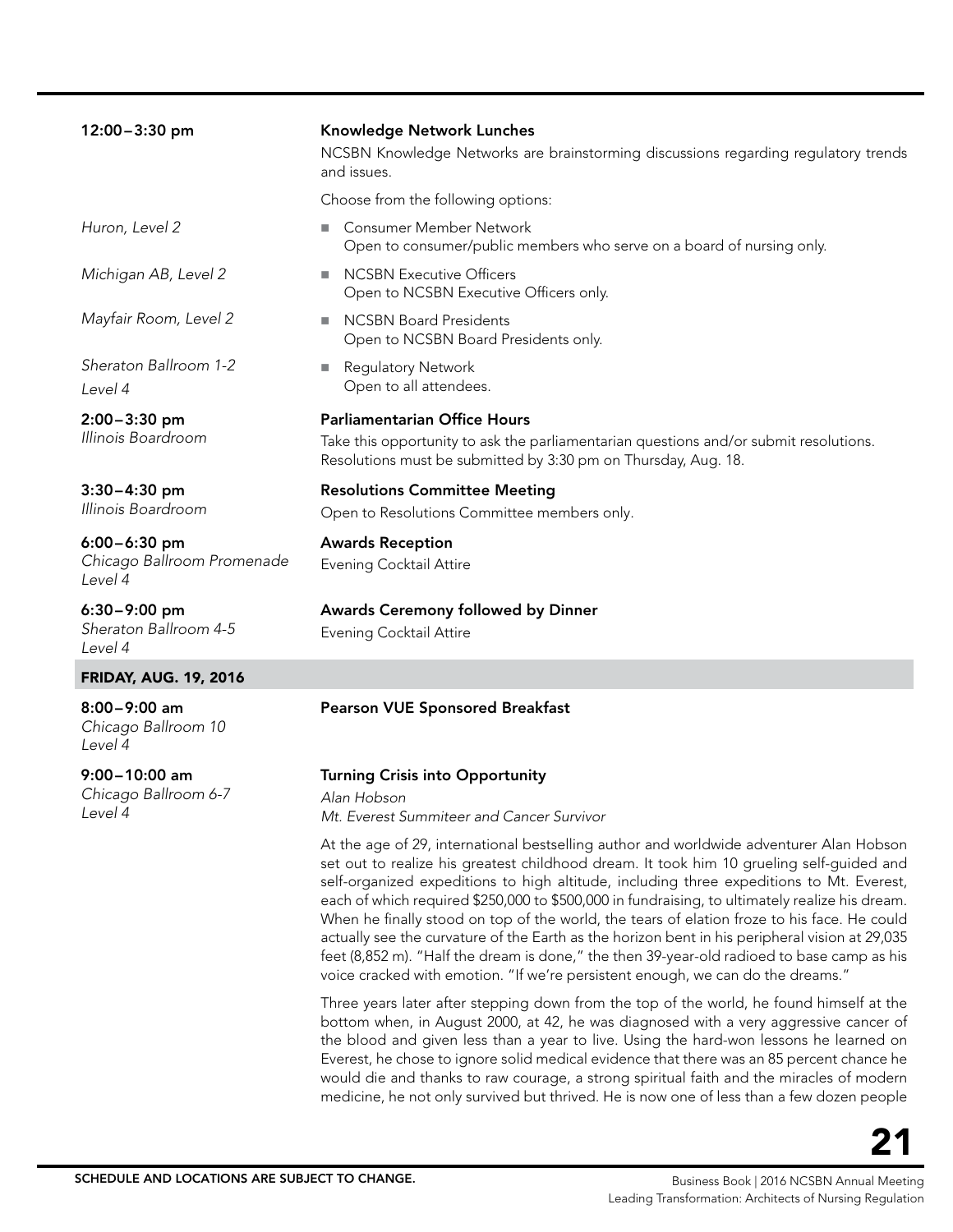in the world ever to regain an elite level of fitness after an adult blood stem cell transplant for acute leukemia and has been leukemia-free for over a decade. In 2010, however, he was again diagnosed with cancer, this time with squamous cell carcinoma. After minor surgery, he was back cross-country skiing within a week. He is now considered to be medically cured and has no lasting significant side effects from either of his cancers or cancer treatments.

# Break

*Chicago Ballroom Promenade Level 4*

# 10:30 am–12:00 pm

 $10:00 - 10:30$  am

*Chicago Ballroom 6-7 Level 4*

# 11:30 am–12:30 pm

*Chicago Ballroom Promenade Level 4*

# 12:00–2:00 pm

*Fountainview Room Level 3*

# Delegate Assembly

- New Business
- Closing Ceremonies

# Boxed Lunch

# Post-Delegate Assembly Board of Directors Meeting

The FY17 Board of Directors will hold a brief meeting immediately following Delegate Assembly. Agenda and materials will be provided at the meeting. Open to FY17 NCSBN Board of Directors only.